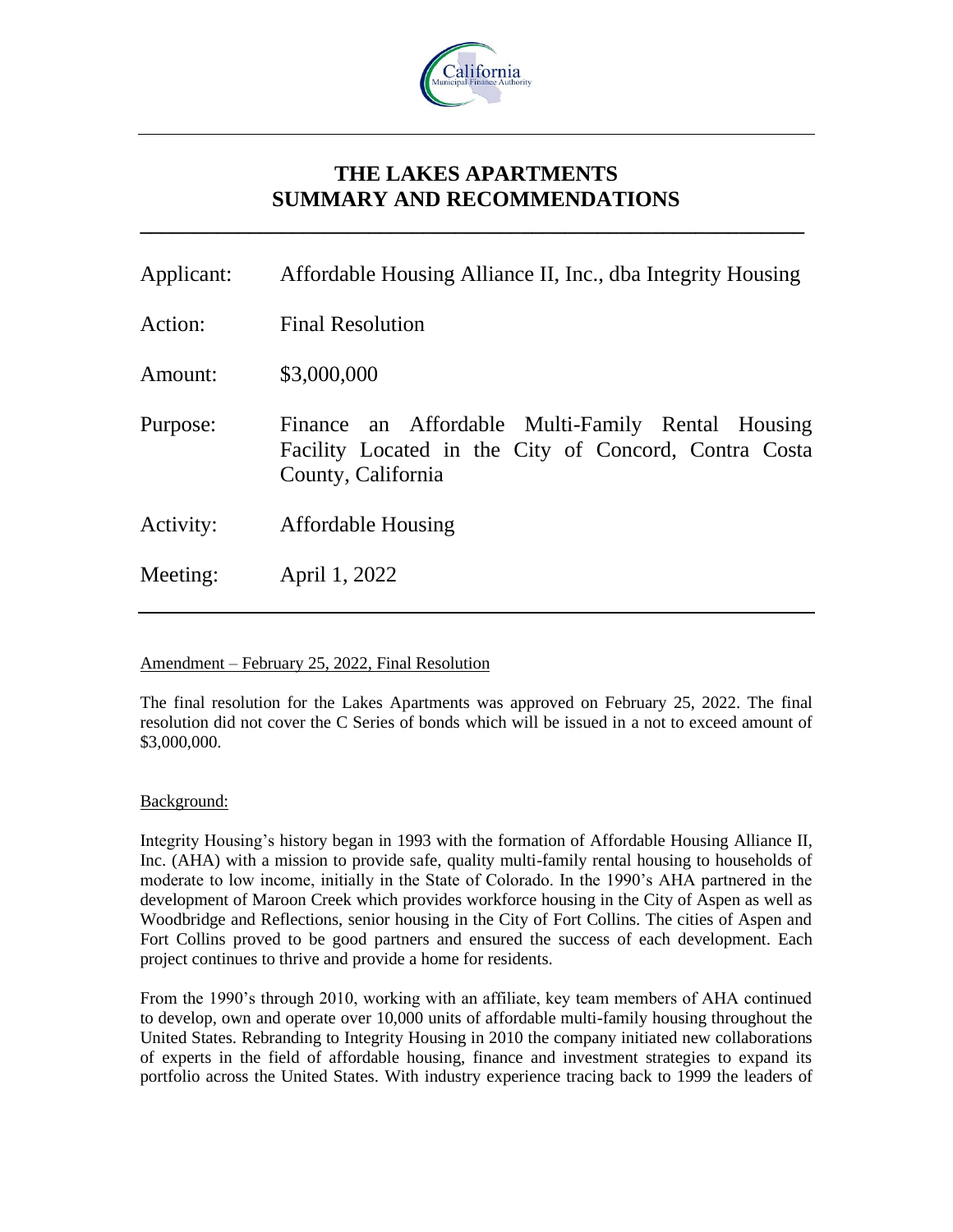Integrity Housing have built a diverse and extensive track record in all areas of multifamily and affordable housing.

#### The Project:

The Lakes Apartments project is the acquisition and rehabilitation of a 102-unit multifamily market rate housing project. The project will be purchased using 501(c)3 bonds to be converted to an affordable multifamily housing project with incomes restricted to 50% and 80% of AMI. Community amenities will include a renovated pool, lounge area, upgraded unit interiors, stainless steel appliance, etc. The project is located at 1818, 1819, 1850 Laguna St., in the City of Concord. This financing will create 102 units of affordable housing in the City of Concord for the next 30 years.

#### The City of Concord:

The City of Concord became a member of the CMFA and held a TEFRA hearing on February 22, 2022. Upon closing, the City is expected to receive up to \$15,119 as part of the CMFA's sharing of Issuance Fees.

## Proposed Construction Financing:

| Sources of Funds:<br>Tax-Exempt Bond Series C:<br><b>Total Sources:</b>                                              | S. | 1,440,000<br>1,440,000 |
|----------------------------------------------------------------------------------------------------------------------|----|------------------------|
| Uses of Funds:<br>Repayment of Taxable Loan (Taxable loan)<br>\$440,000 & Developer fee \$1,000,000):<br>Total Uses: | S  | 1,440,000<br>1,440,000 |

# Terms of Transaction:

| Amount:                   | \$3,000,000               |
|---------------------------|---------------------------|
| Maturity:                 | 30 years                  |
| Collateral:               | Deed of Trust on property |
| <b>Bond Purchasers:</b>   | Private Placement         |
| <b>Estimated Closing:</b> | April 2022                |